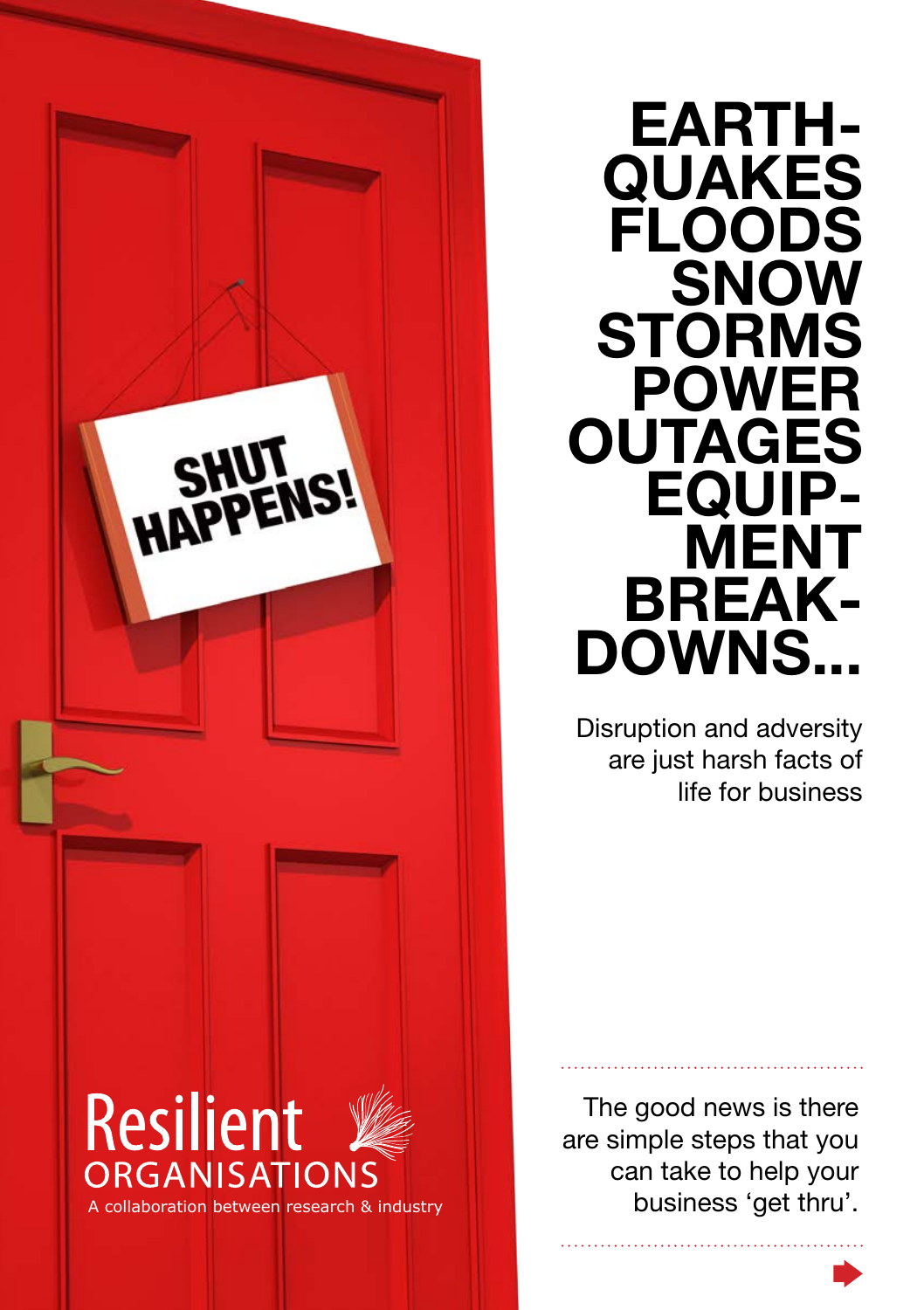### **GETTING YOUR BUSINESS READY TO 'GET THRU' IS PARTLY ABOUT DOING SOME PLANNING AND PARTLY ABOUT ENSURING YOU DEVELOP PRACTICES TO BECOME MORE RESILIENT.**

This short guide will take you through steps that help you with both. Each area will have a what, a how, and a why, as well as links to further resources or help at the end of the guide. It's not hard. There are simple, practical easy things that will get you well on the way to surviving in a crisis and potentially thriving in the aftermath.

### Action List Summary

This list is intended to get you started with simple practical actions that can start building your organisations resilience. Pick one – and get started.

| Page           |                                                                                     |  |  |  |
|----------------|-------------------------------------------------------------------------------------|--|--|--|
| 4              | Make connections with industry members                                              |  |  |  |
| 5              | Plan a morning tea crisis scenario session with staff                               |  |  |  |
| 6              | Compile a staff contact list that can be accessed in a crisis                       |  |  |  |
| $\overline{7}$ | Review how you store electronic data and backup systems                             |  |  |  |
| 8              | Ask a staff member, "what is our business about?" to<br>strengthen unity of purpose |  |  |  |
| 9              | Ask a staff member for problem solutions and ideas for<br>improving the business    |  |  |  |
| 10             | Think: how do I lead, would I follow me?                                            |  |  |  |
| 11             | Organise a social event - get to know your team better                              |  |  |  |
| 12             | Test your backup plans for working from an alternate location                       |  |  |  |
| 13             | Make time to work ON your business, not just in it                                  |  |  |  |

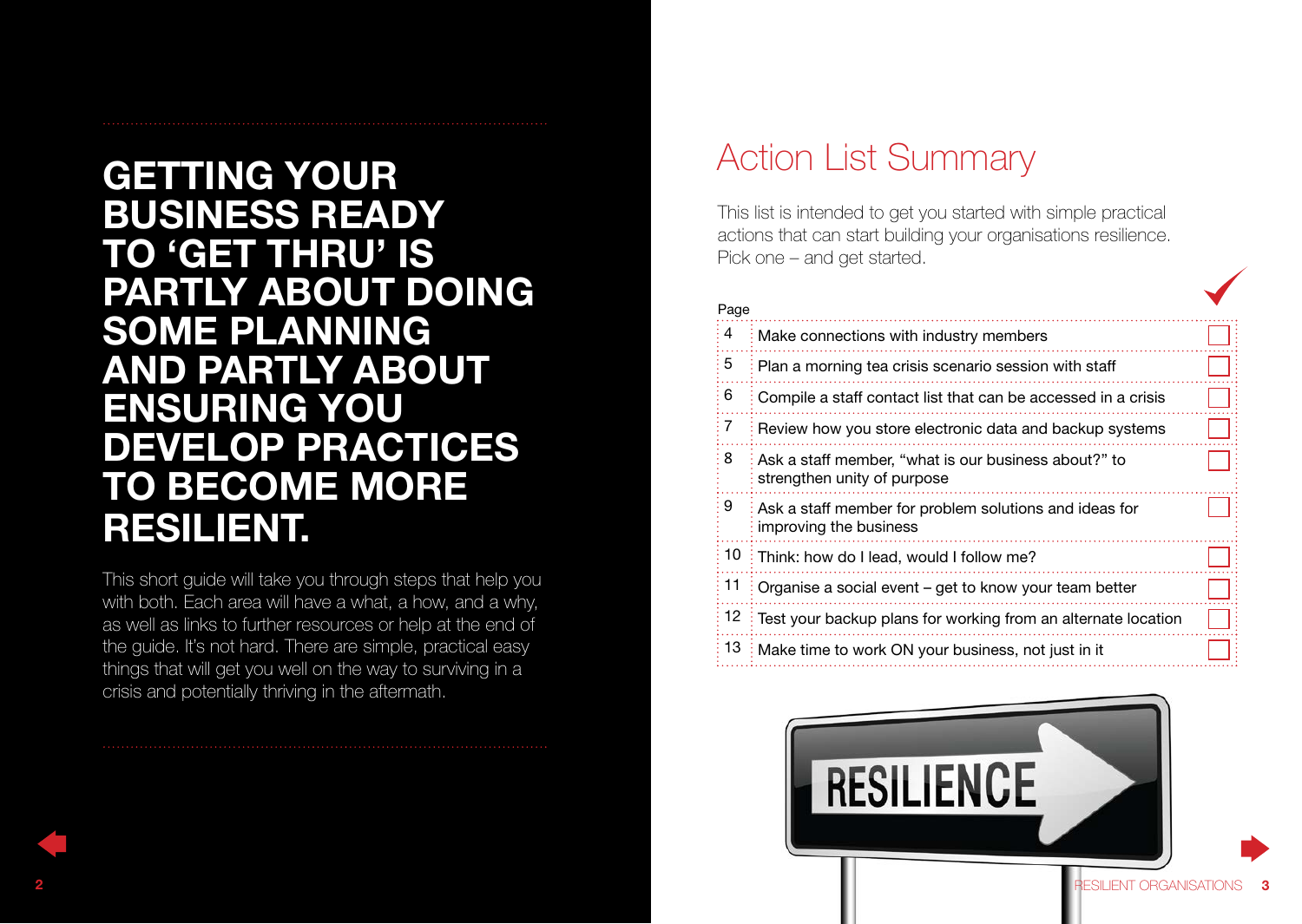**HOW** 

**WHY** 

## Awareness of external environment

**Don't rest on your laurels** – sure you worked hard to get your business running smoothly but don't stop now. You need to be constantly alert to changing conditions. Crises for your business are not necessarily natural disasters, a slow creep of changing customer tastes can be just as life critical for your business as an earthquake.

**Be involved** in your industry association and your local Chamber of Commerce; get to know your neighbours, your customers, your suppliers, your competitors, your local community.

**Review** – is your insurance cover adequate for today's environment?

**Ask** – Why would people stop buying from us?

**The more people you know and interact with, the more information they will funnel your way** that is relevant to your business. This information may enable you to adapt your business before a crisis develops. In a disaster situation, these relationships may well be what gets you through – perhaps your competitor has spare equipment that you can borrow, perhaps your neighbour has spare space you can utilise if yours is damaged, perhaps your suppliers will be thinking of your needs ahead of their other customers?

## **WHAT**

**HOW** 

**WHY** 

### Identify core business needs

- What are the things your business needs to operate and how might they be vulnerable?
- How vulnerable to damage are your premises?
- How vulnerable are your key suppliers?
- What are your risks in getting things you need to operate?

#### **The easiest way to do this is to have a morning tea or Friday drinks and put some scenarios to your team.**

These can range from the simple; If you are a bakery, then discuss – what do we do if we come in one morning and the oven does not work, to the more complicated; what do we do if there is a fire in our building and everything inside is damaged?, Make sure you consider people, premises, processes and technology.

**The point is not to come up with right or wrong answers but to explore just what your options may be** as well as revealing the key vulnerabilities of your business. These sessions may result in follow up plans or agreements with others, or they may simply provide you with a pre thought out course of action that can be easily set in motion in the heat of a crisis.

**Don't do this alone** – your staff will have ideas, access to other networks or resources and they need to be ready to roll these out in the event of a crisis – remember, you may not be there. If your staff are not used to being involved in the firm's decision making, then this is a great way to get them involved which grows their sense of ownership and loyalty – but it may take time for this to develop. **Make it fun and keep repeating it.** 

**4** RESILIENT ORGANISATIONS **5**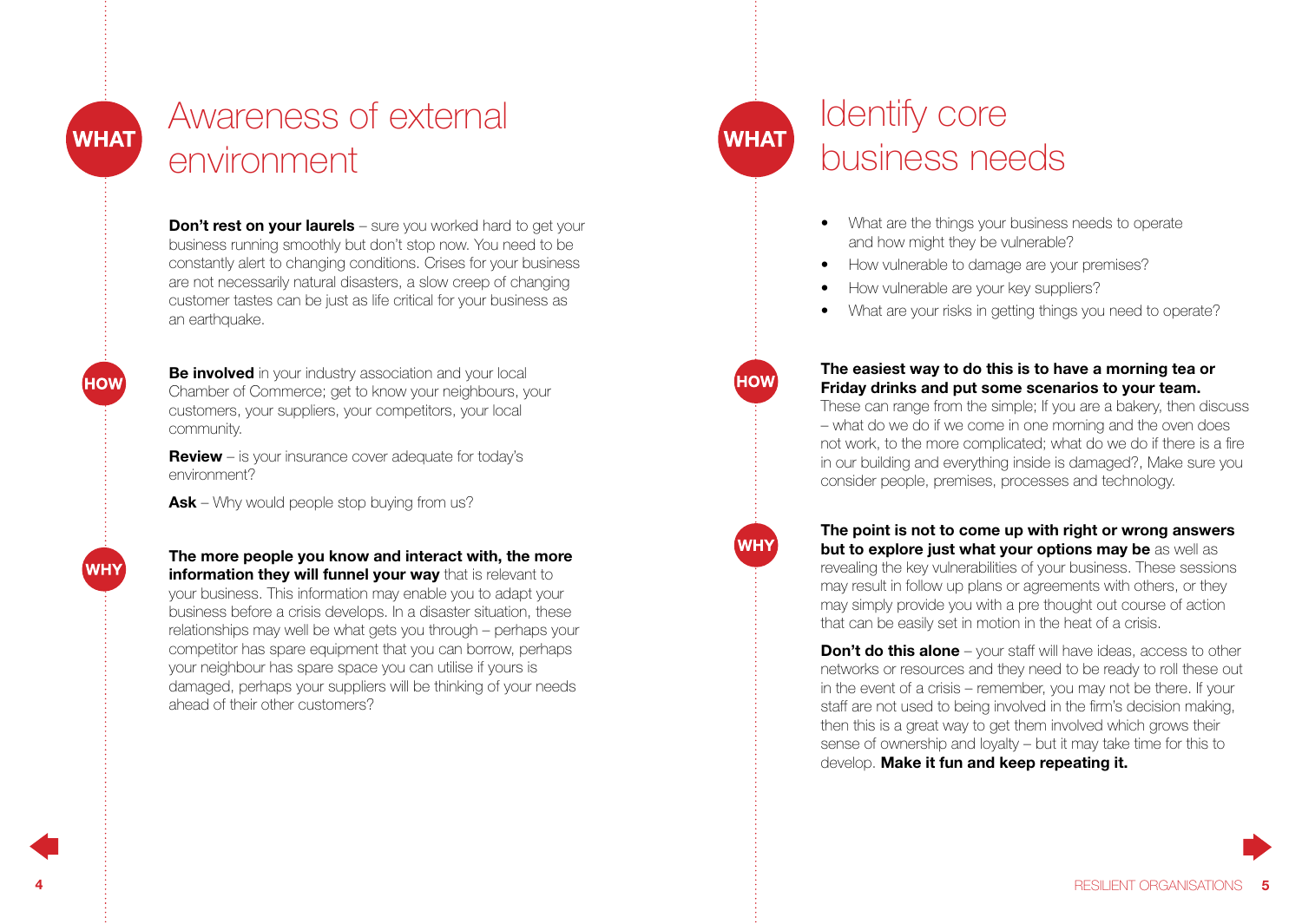**HOW** 

**WHY** 

### Getting back together

- Do you know how to contact your staff, your suppliers and your key customers if your IT system is down and you cannot get into your office?
- Do you have alternative contact information for when landline or mobile networks are down?
- Does anyone else in your organisation know where to find this information if you are not there?
- Do your staff and their families have a plan for communicating in a crisis?

**Just do it!** Compile a list; make multiple copies in both electronic (mobile phone, USB stick or in the cloud) and paper format and diary a reminder to check that it is up to date periodically. Talk to your staff about what they, and their families would require.

**Being able to contact each other** is a key first step to beginning recovery from a major disaster. How much of those precious first few days following a disaster do you want to have to spend on such simple tasks when you could be getting on with the process of getting back into business.

### **WHAT**

**HOW** 

**WHY** 

### Backup your data

**Be clear about just what data is critical** to the operation of your business. Most firms ensure their accounting data is backed up – but what about your customer contact lists, process manuals, important contracts? Is the information stored on your mobile phone also stored elsewhere? Is there always a backup copy off site?

#### **Ask yourself these questions:**

- Where is your backup data stored?
- What kind of disaster would destroy your back up data too? How do you reduce this risk?
- How would you restore that data What equipment do you need? – is that easily obtainable?
- Do I need to consider other options such as cloud computing?
- What information, that is vital for business, is NOT on your computers or backups?
- Does anyone else in your organisation know where to find and retrieve this information if you were not there?

This depends on the nature of your business but generally **the quicker you can get your key systems up and running, the less interruption** to your cash-flow and risk of customer loss.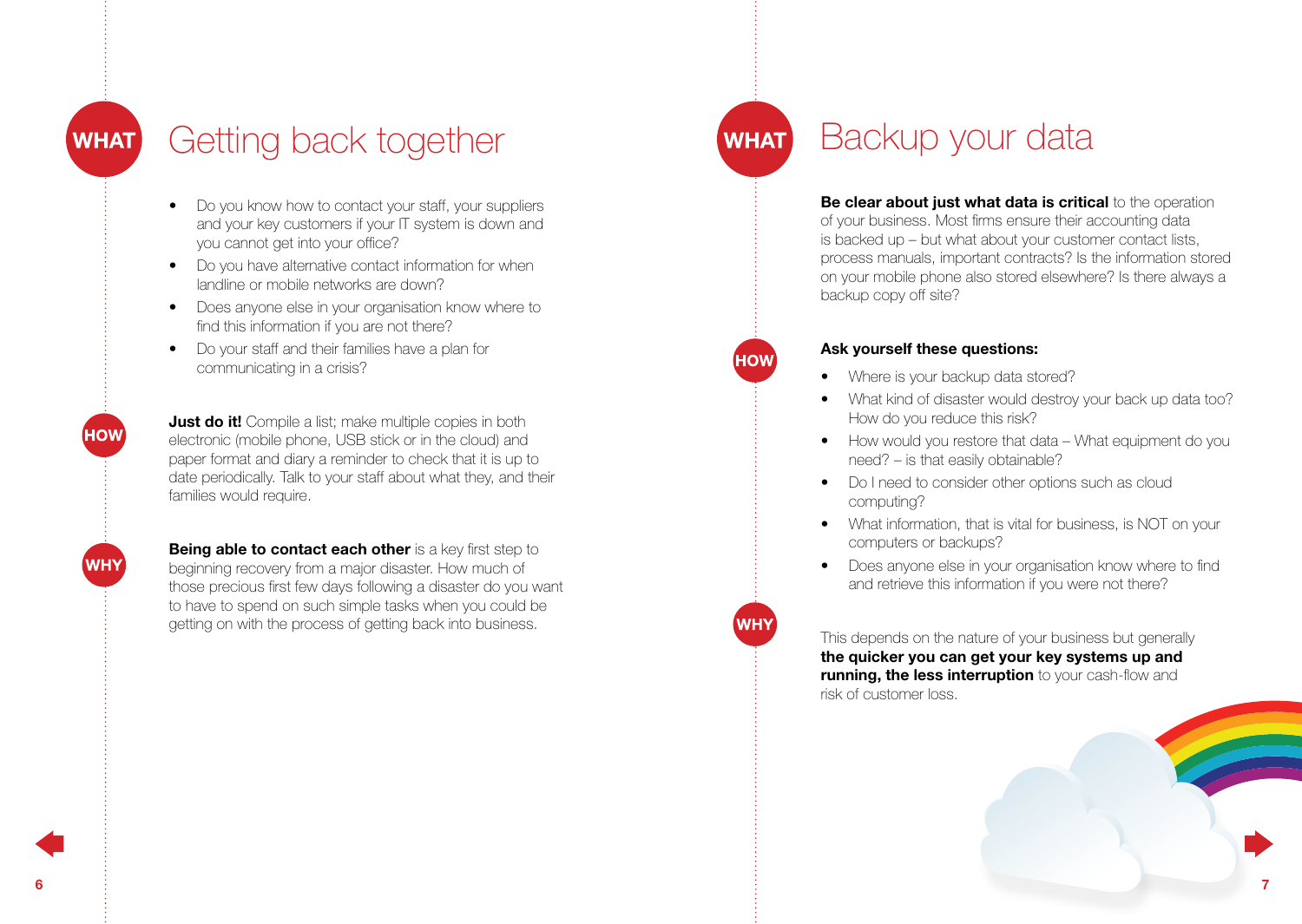**HOW** 

**WHY** 

## Be clear about what your business is trying to achieve

In the event of a crisis, **speedy decisions are often needed** without all of the information you may normally rely on. You and your team need to be really clear about just what your business is all about. Can you state this in 3-4 sentences?

**Ask each staff member to state what your business is all about in 3-4 sentences.** Do you get different answers? Perhaps, you need to remind them once again!

**Unless you and your staff are clear about your goals and priorities, you cannot restore your business in the event of a crisis.** 



# **WHAT**

## Cultivate Openmindedness and adaptability

**If you have a rigid way of doing things and seeing the world, then you will have difficulty in adapting** to the new circumstances presented by a crisis. These are skills and ways of thinking that can be nurtured and grown in good times but they are unlikely to suddenly emerge in a crisis.

## **HOW**

**Consider how often does your team come to you with an idea for improvement?** How often have you implemented them? Being receptive to ideas, to innovation in both process and product does not mean that you have to implement them all – just ensure that you do not stop the flow of thinking and ideas – you will need them in the harder times.

If innovation or creative thinking is not your thing, perhaps it is someone else's in the business who can be the champion?

Are you the go-to person for any problems or issues? If so, then start trying to cultivate your own team's ability to come up with solutions by asking them what they suggest. That may be the person who is on hand when a crisis develops.

### **WHY**

The ability to **adapt your business to the changed environment** that may present itself in a crisis is one of the key skills that will ensure your survival.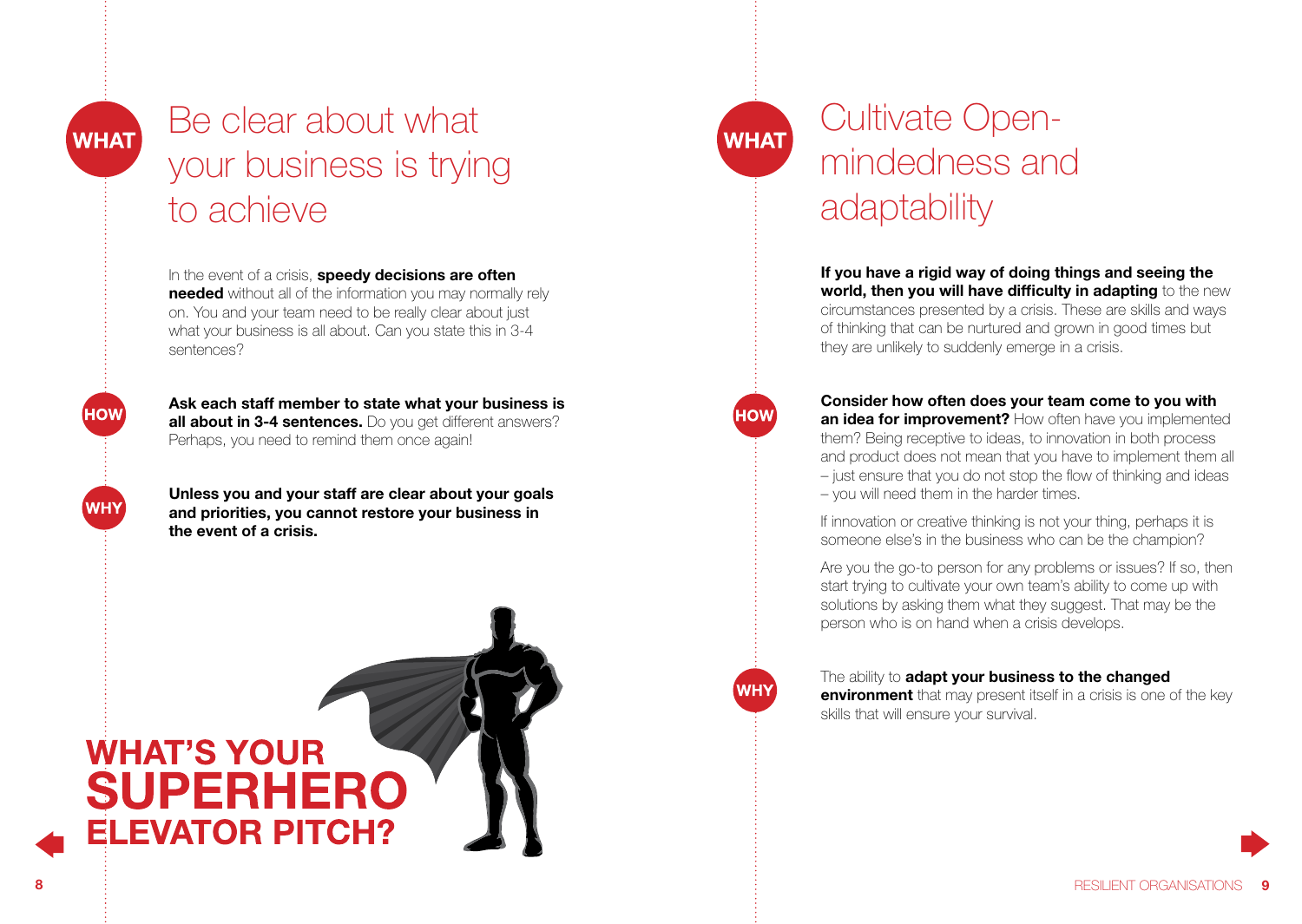(HOW)

**WHY** 

### **Leadership**

**Would you follow you?** Think of leaders that you admire and then consider how your leadership compares.

**Be brave** – ask a neutral person to ask your staff for their honest views about your strengths and weaknesses as a leader and be prepared to take actions to moderate those weaknesses. If you are not sure how, ask a trusted friend or pick up a book on leadership at the local library or on-line. Leadership can be learned. Your local Chamber of Commerce may offer free skills seminars relating to leadership.

#### **Good leaders can inspire and produce hope.**

Crises often require rapid decision making and the ability to communicate decisions in a way that gets others to see both the desirability and achievability of the task at hand. There is no one right way to be a great leader but acknowledging your weaknesses and attempting to moderate them – trying to behave in a way that you would wish to follow can have a powerful effect on morale, loyalty and work-effort.

### **WHAT**

### Staff engagement

You cannot have all of the ideas or solutions yourself – **two (or more) heads are better than one**. In a crisis situation it is very likely that you will be overwhelmed by the number and magnitude of decisions to be taken. You need to utilise the talents, knowledge and potential networks of your staff. There are proven benefits to doing this in normal business times, not just in crisis environments.

### **HOW**

**WHY** 

#### **Involve your team as much as possible in the day**

**to day** decision making and running of the business. Encourage their sense of ownership and pride in the company – make sure there is a feeling that you are all in it together.

Remember everyone will react differently to a crisis – it is really helpful to have as many people to call on for help as possible in case some cannot be there.

**If your business fails, staff lose income, workplace friendships and the sense of purpose that work** 

**provides.** They have just as much of a vested interest in the business continuing and succeeding as you do. If you acknowledge this then together you can be a powerful force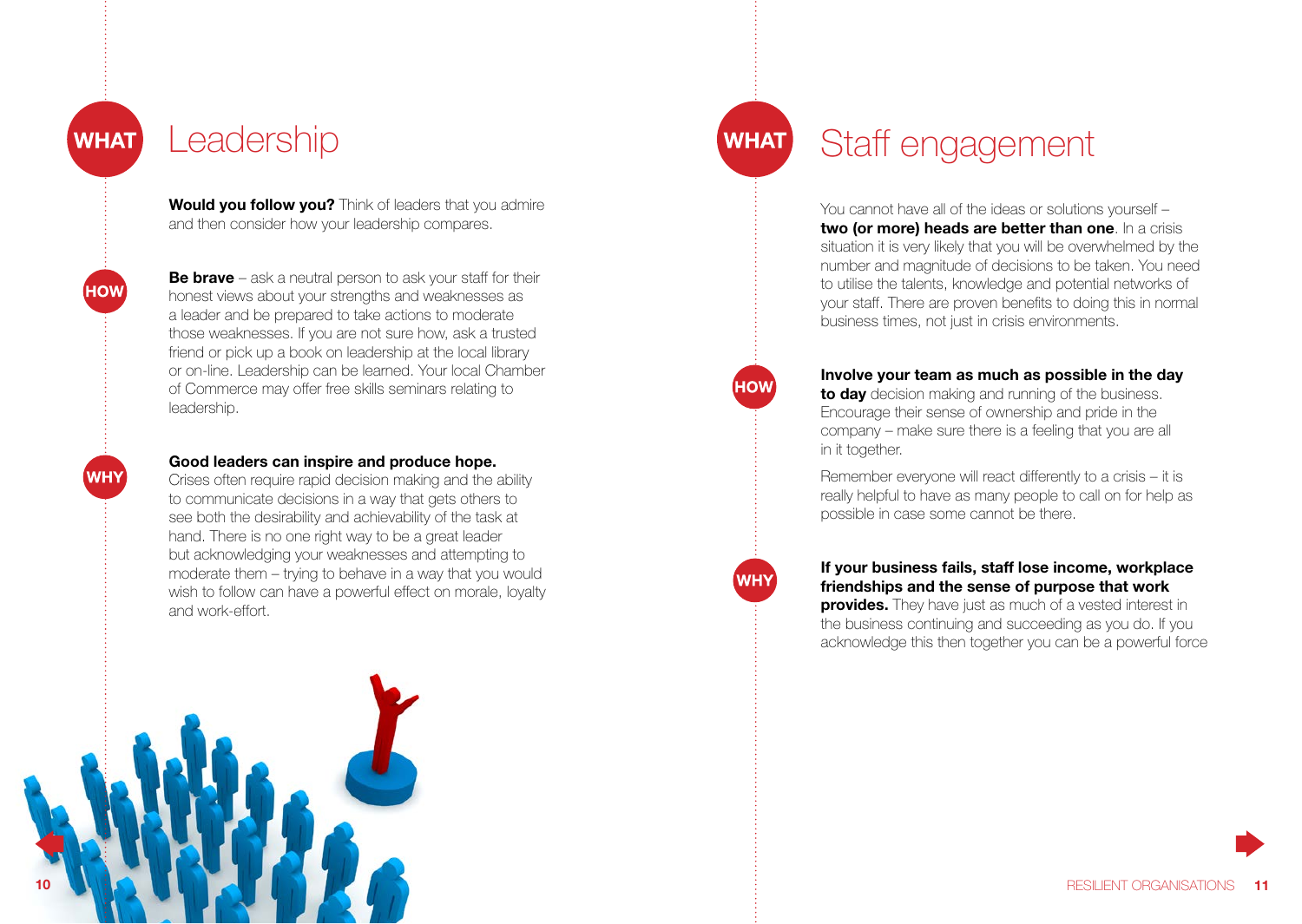(HOW)

(WHY)

## Testing and keeping up to date

We all know that practicing physical evacuation is a good idea to discover any flaws in our escape routes and make the process automatic. Business resilience is similar in that every test you can run (be it restoring from your back up tapes or working from home or another location for a day) will enhance both your mental preparedness and check for flaws in your plans.

#### **Test those things that are vital for your business**

**operation.** Refer to the lessons learned in identifying your core business needs and ensure any plans that resulted are tested – at the very least in a further morning tea scenario exercise (p. 5) that asks "But what if………". If you have physical backup systems e.g. power, phones, IT then switch over to them once a month. Conduct a trial restore of your computer data. Continue to run new scenario exercises at least annually, preferably more often. Practice operating without landlines for a morning.

**Planning for crisis is not a one-off event.** As your business and its environment evolve, your preparedness

needs to evolve too. Keeping up to date is crucial to ensure the relevance of your plans. Testing is about mental preparedness – both yours and your staff's needs to be kept fresh and current.

### **FEELING OVERWHELMED?**

#### **TO BECOME MORE RESILIENT, YOU HAVE TO FIRST MAKE TIME TO WORK ON YOUR BUSINESS, NOT IN IT.**

You probably feel you don't have enough time!

How do you make the time?

If you are spending all of your time just maintaining the day to day operations, then who is working on improving, growing and ensuring your business endures – no one! You can turn a vicious cycle of problem solving and fire fighting into a virtuous cycle of improvement but only by stepping back and looking at the bigger picture. Sometimes you have to take a risk and bring in someone else to take on the day to day so that you can focus on improvement or perhaps just sitting down and recording what you do spend your time on for a week may show you what tasks you are doing that are not good use of your time?

If you cannot see a way out from the day to day, get some help. Speak to a friend or a colleague or your local Chamber of Commerce about how you are spending your time and how you would like to be and how to bridge that gap. Don't wait for a crisis to develop, ask for help now.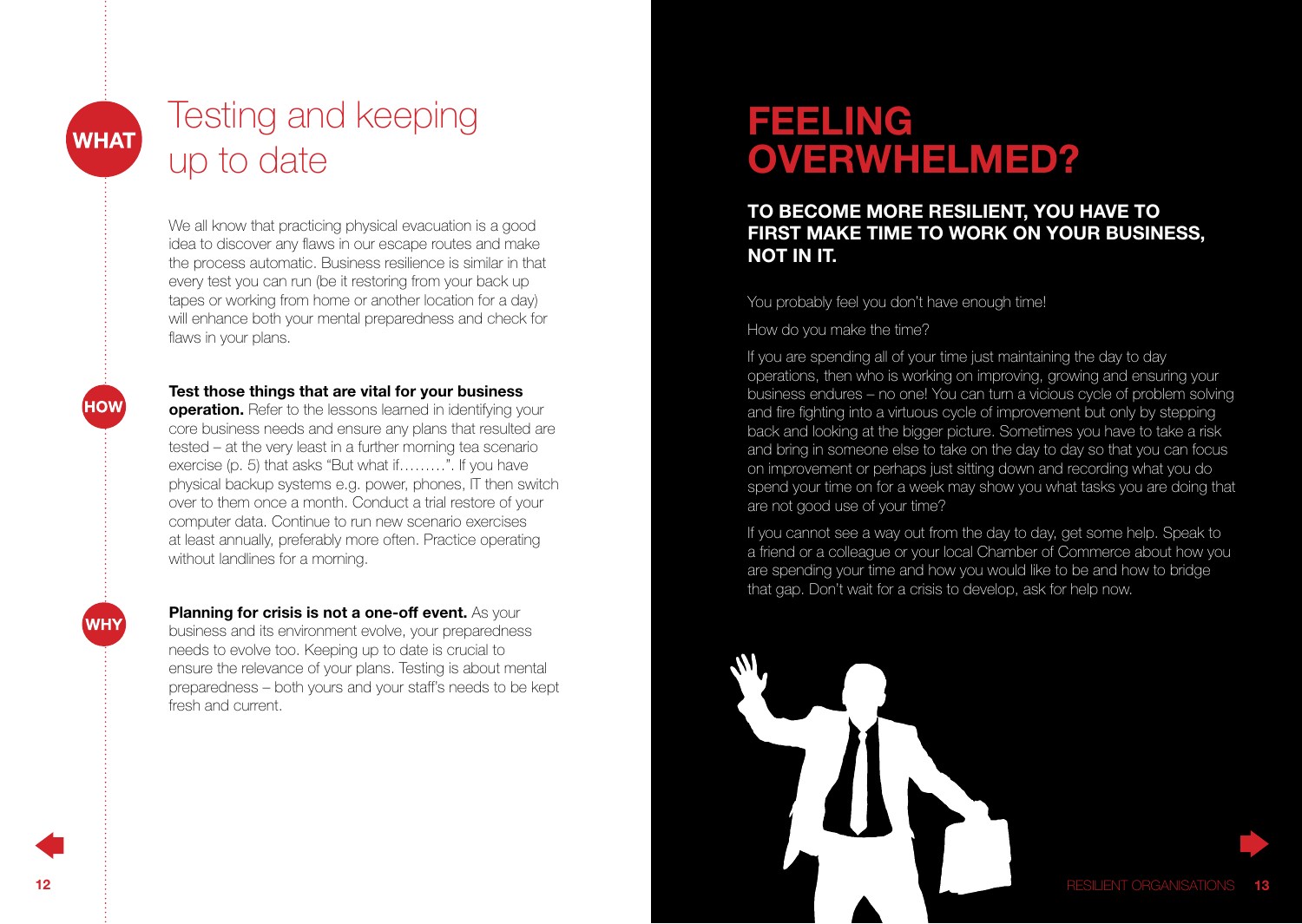### Detailed Action List

| 0                     | Get involved in your industry association and your<br>local Chamber of Commerce. Get to know your<br>neighbouring businesses, your customers, your<br>suppliers and your competitors                |  |
|-----------------------|-----------------------------------------------------------------------------------------------------------------------------------------------------------------------------------------------------|--|
| 2                     | Organise a morning tea or Friday drinks crisis<br>scenario session. Put a scenario to your team and<br>make notes as to the issues and potential solutions<br>raised.                               |  |
| 3                     | Compile a contact list for your staff, key suppliers<br>and customers and store it in multiple electronic and<br>non-electronic forms                                                               |  |
| 4                     | Talk to your staff about what they and their families<br>would require in the event of a disaster                                                                                                   |  |
| 6                     | Review how and where both your electronic and<br>non-electronic data is stored. Consider how you (or<br>someone else) would actually access it in the event<br>of a disaster?                       |  |
| 6                     | Ask each staff member to state what your business<br>is all about in 3-4 sentences. If you get different<br>answers then take action to gain a unity of purpose.                                    |  |
| 7                     | Cultivate your team's ability to solve problems by<br>asking for their suggestions when an issue arises.                                                                                            |  |
| 8                     | Ask a neutral person to ask your staff for their honest<br>views about your strengths and weaknesses as<br>a leader. Consider how you could best use those<br>strengths and improve the weaknesses. |  |
| $\boldsymbol{\Theta}$ | Involve your team as much as possible in the day to<br>day running of the business - grow the feeling that<br>you are all in it together.                                                           |  |
| $\boldsymbol{\Phi}$   | Test your backup systems. If one of your back-up<br>plans is to work from home, do it for a morning. If<br>you have IT backup systems, practice a restore.                                          |  |

## Further information:

#### **Organisational Resilience**

www.resorgs.org.nz www.resilientbusiness.co.nz

#### **Crisis Management and Business Continuity Planning:**

http://wellington.govt.nz/services/emergencymgmt/pdfs/busguide.pdf www.businesslink.gov.uk/bdotg/action/layer?topicId=1074458463 http://toolkit.smallbiz.nsw.gov.au/chapter/18/92 www.direct.gov.uk/prod\_consum\_dg/groups/dg\_digitalassets/@dg/@en/documents/ digitalasset/dg\_176447.pdf www.business.govt.nz/managing/implementing-health-and-safety/workplace-emergencyplanning www.civildefence.govt.nz/memwebsite.nsf/wpg\_URL/Being-Prepared-How-to-beprepared-in-your-business-Index?OpenDocument

#### **Backing up Data/Cloud Computing:**

www.business.govt.nz/managing/using-technology-to-improve-performance/cloudcomputing-for-your-business www.ready.gov/business/implementation/IT www.businesslink.gov.uk/bdotg/action/layer?topicId=1084685982

#### **Leadership:**

www.sideroad.com/Leadership/developing-leadership-skill.html http://soar.ucsc.edu/forms/developing\_leadership.pdf

#### **Improving employee engagement:**

http://ezinearticles.com/?Engaging-Employees-and-Empowering-Your-Workplace-by-Improving-Your-People-Dynamics&id=856150 www.working.com/resources/story.html?id=bf3dc2ea-a8cd-41e1-9abd-3dfb9c6bdd15

If you want further help or advice, contact your local Chamber of Commerce or look on **[www.business.govt.nz](http://www.business.govt.nz)** for your nearest regional business advisory service